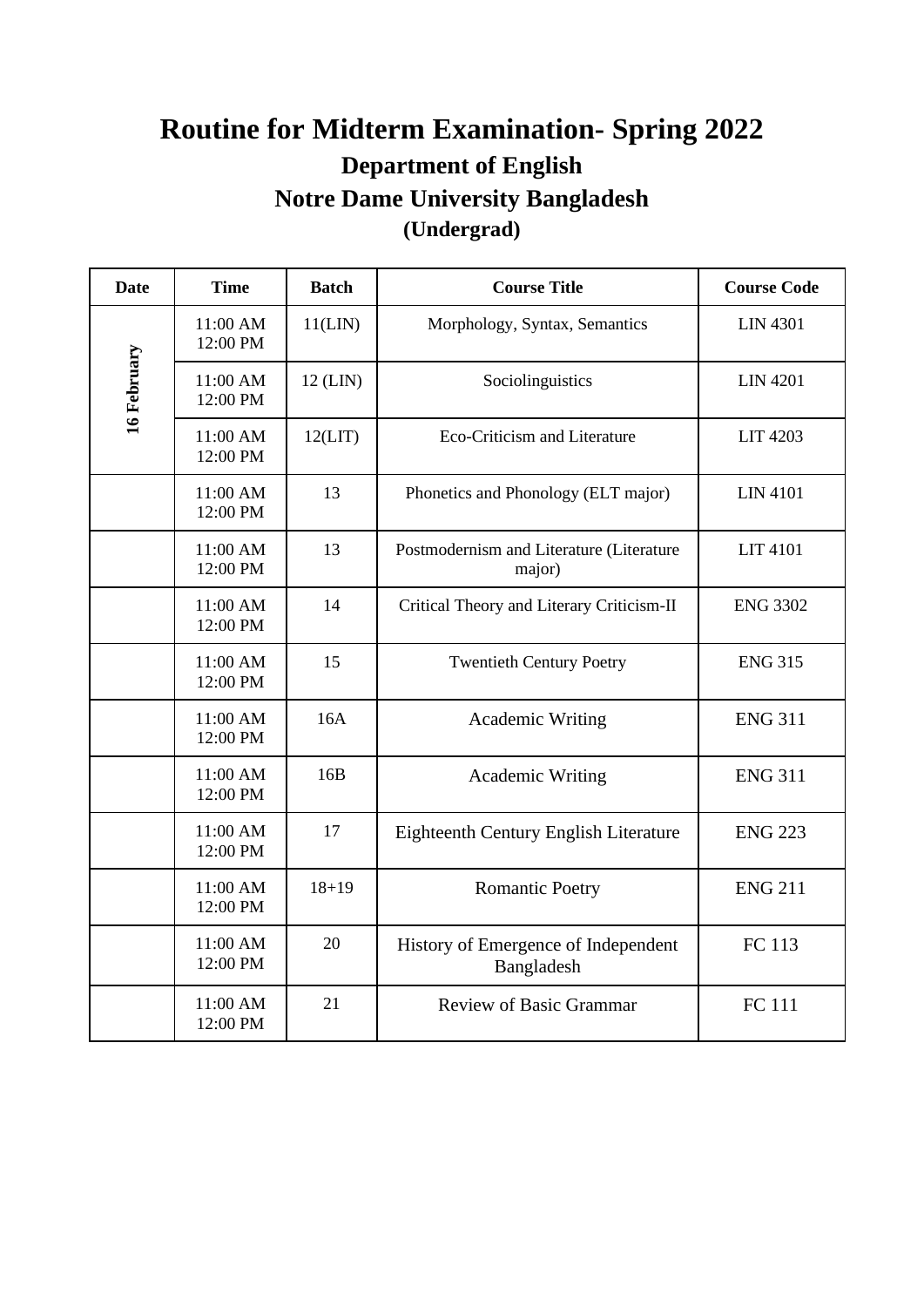| <b>Date</b> | <b>Time</b>          | <b>Batch</b> | <b>Course Title</b>                | <b>Course Code</b> |
|-------------|----------------------|--------------|------------------------------------|--------------------|
| 17 February | 11:00 AM<br>12:00 PM | $12$ (LIN)   | Psycholinguistics                  | <b>LIN 4202</b>    |
|             | 11:00 AM<br>12:00 PM | $12$ (LIT)   | Language through Literature        | <b>LIT 4202</b>    |
|             | 11:00 AM<br>12:00 PM | 13           | South Asian English Literature     | <b>ENG 4101</b>    |
|             | 11:00 AM<br>12:00 PM | 14           | Philosophy and Aesthetics          | <b>ENG 3301</b>    |
|             | 11:00 AM<br>12:00 PM | 15           | <b>Twentieth Century Fiction</b>   | <b>ENG 316</b>     |
|             | 11:00 AM<br>12:00 PM | 16A          | <b>Classics in Translation</b>     | <b>ENG 312</b>     |
|             | 11:00 AM<br>12:00 PM | 16B          | <b>Classics in Translation</b>     | <b>ENG 312</b>     |
|             | 11:00 AM<br>12:00 PM | 17           | Nineteenth Century Novel           | <b>ENG 224</b>     |
|             | 11:00 AM<br>12:00 PM | $18 + 19$    | Introduction to Bangla Literature  | <b>ENG 212</b>     |
|             | 11:00 AM<br>12:00 PM | 20           | Introduction to the English Poetry | <b>ENG 121</b>     |
|             | 11:00 AM<br>12:00 PM | 21           | Rhetoric and Prosody               | <b>ENG 111</b>     |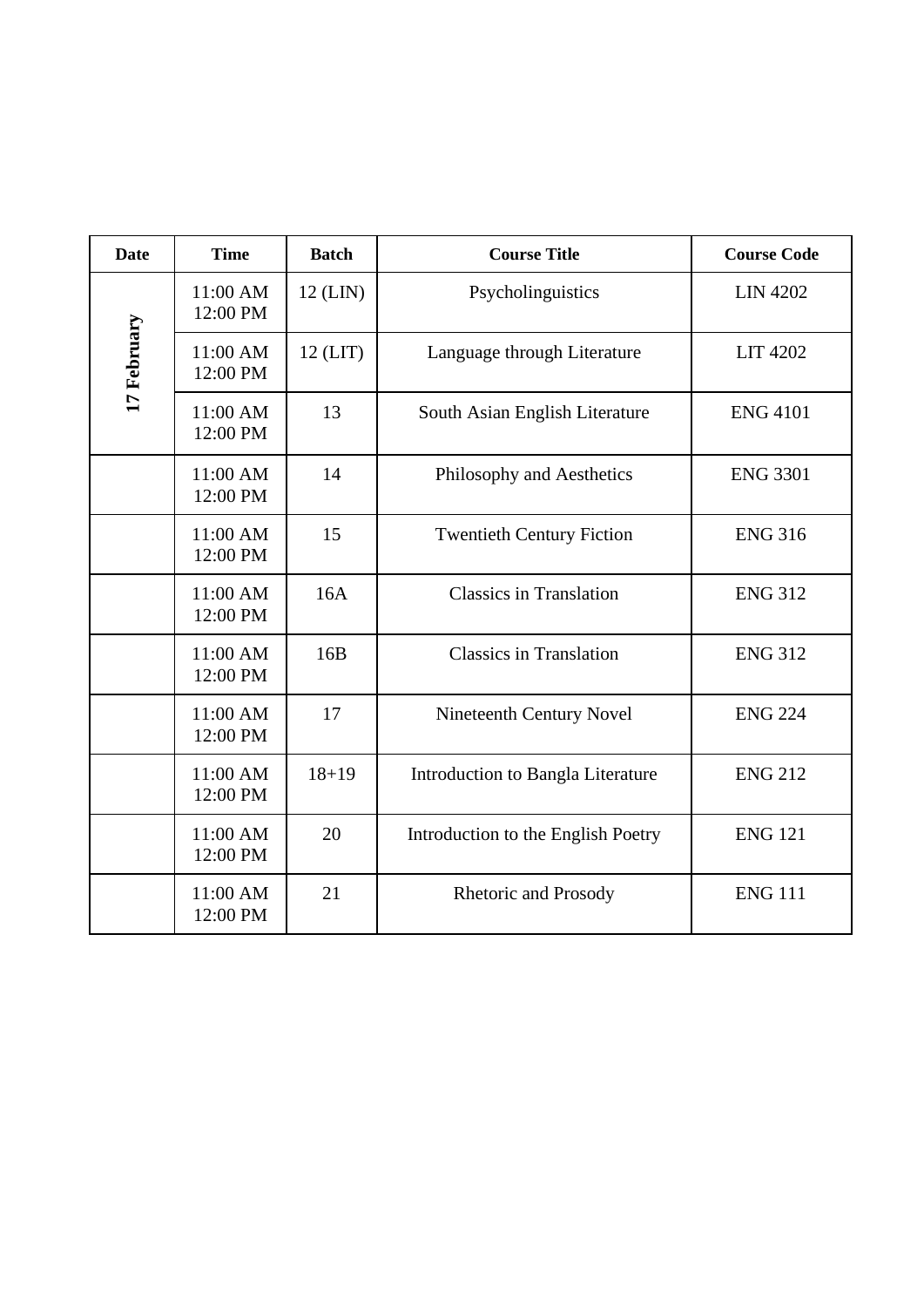| <b>Date</b> | <b>Time</b>          | <b>Batch</b> | <b>Course Title</b>                                   | <b>Course Code</b> |
|-------------|----------------------|--------------|-------------------------------------------------------|--------------------|
| 19 February | 11:00 AM<br>12:00 PM | $12$ (LIN)   | <b>Syllabus Designing and Material</b><br>Development | <b>LIN 4203</b>    |
|             | 11:00 AM<br>12:00 PM | $12$ (LIT)   | <b>Continental Literature</b>                         | <b>LIT 4202</b>    |
|             | 11:00 AM<br>12:00 PM | 13           | Old and Middle English Literature                     | <b>ENG 4102</b>    |
|             | 11:00 AM<br>12:00 PM | 14           | 20th Century Literature: Poetry and<br>Drama          | <b>ENG 3303</b>    |
|             | 11:00 AM<br>12:00 PM | 15           | <b>English for Professionals</b>                      | <b>ENG 222</b>     |
|             | 11:00 AM<br>12:00 PM | 16A          | <b>American Literature</b>                            | <b>ENG 313</b>     |
|             | 11:00 AM<br>12:00 PM | 16B          | <b>American Literature</b>                            | <b>ENG 313</b>     |
|             | 11:00 AM<br>12:00 PM | 17           | Basic Concepts and Principles of ELT                  | <b>ENG 225</b>     |
|             | 11:00 AM<br>12:00 PM | $18 + 19$    | Principles of Linguistics                             | <b>ENG 213</b>     |
|             | 11:00 AM<br>12:00 PM | 20           | Psychological Development of<br>Personality           | FC 121             |
|             | 11:00 AM<br>12:00 PM | 21           | Oral and Written Communication                        | FC 112             |